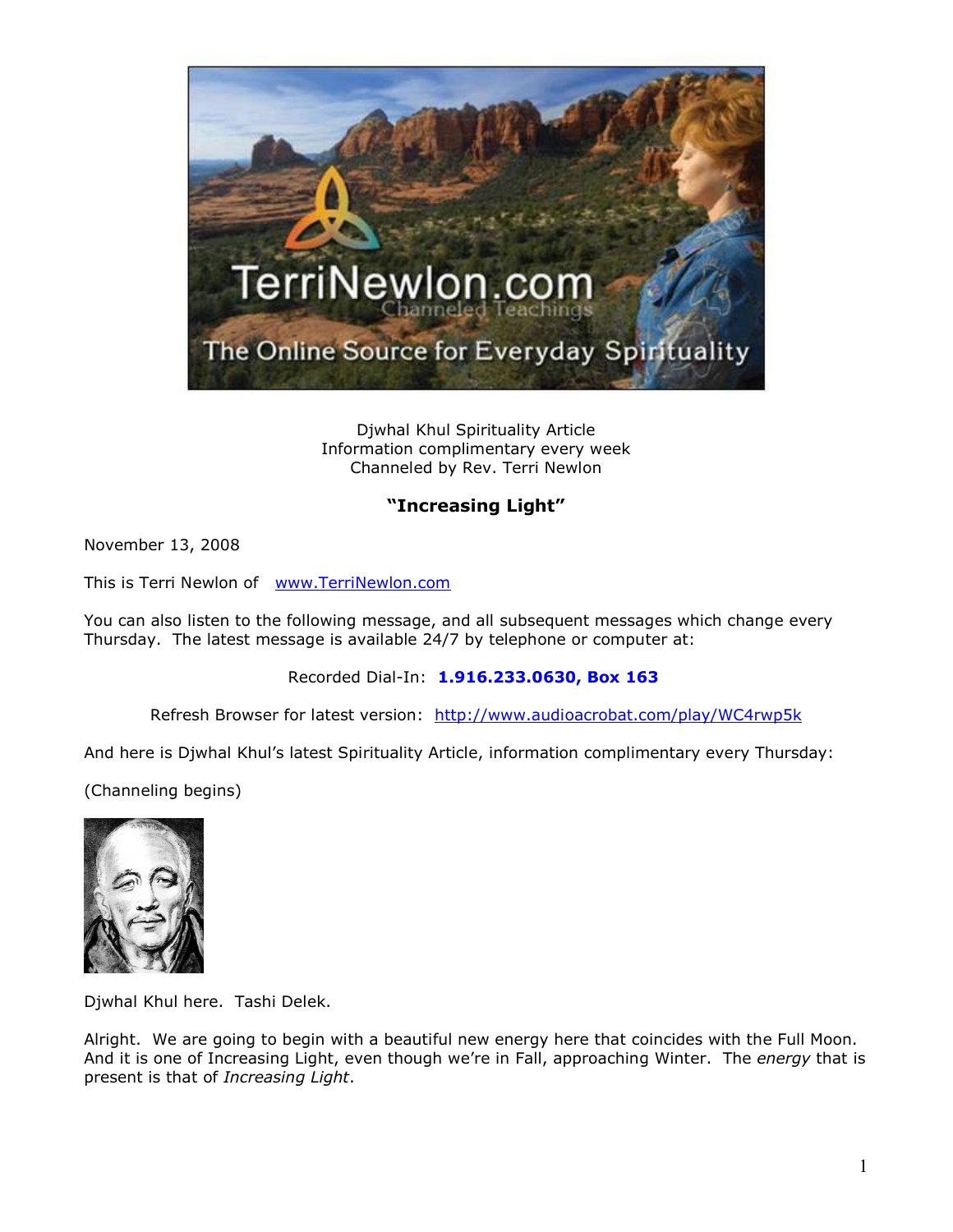The energy from this particular Full Moon can still be felt and will probably be good just until about the New Moon following it and the vibrancy will be that of "Create New Things", you know, follow through maybe with some previous plans, and create more opportunities.

Now, of course, as we get into Pluto going direct in Capricorn on the 26 of November, we will be putting on a special teleconference. We'll have a few more between now and New Year's Day and the special teleconferences will be literally for Light Workers to usher in that particular event as well for ongoing Shamanic training.

So now, it is *Increasing the Light*. It is more present. And any choices that you make toward increasing the light will be what the Light is used for. In other words, if you choose to increase your health, or you choose to increase your wealth, or you choose to enrich your relationships, or perhaps you want to expand your circle of influence for your service work. Whatever you choose to focus the energy upon will get the effect.

So let's work with the Increasing Light coming in through the Crown Chakra. Let's take a few minutes to breathe a bit and let the Light come in through the Crown Chakra. Now this may feel like a little bit of pressure; that's because it is an expanded light that is present now, almost like bringing Jupiter into the top of your head or something, a very very expanded energy. So really take a moment to feel it right there on top of the head and coming into the head and again maybe just a pinching sensation as the body adapts to the energy and then at some point something will relax and it will be quite comfortable.

This is a time of rapid growth and expansion and it is going to happen globally. It is also a time where anything can happen. You can create it miraculously and rapidly. You know people will say "No, that will take 10 years to get to that goal" and you find you can get there in a year and a half. Or you think "Well, it's going to take all day to clean up the garage" and it takes half a day. So it's a time to really move forward and accomplish as much as possible.

And I would remind you in night school as I call it, or when you're sleeping, that you can request before you go to sleep to maybe go learn more about astronomy or go learn more about how atomic particles function or go learn more about the ascension process. Or maybe take a healing class in your sleep or maybe go to a healing chamber and receive a healing while you are sleeping. So don't forget to specify what you would like as you are falling off to sleep.

Alright dear ones, this has been your Spirituality Article information for this particular week. We will continue to keep these inspirational messages coming.

Thank you and my love to you,

*Djwhal Khul*

Channeled by Rev. Terri Newlon [www.TerriNewlon.com](http://www.terrinewlon.com/)

(Spirituality Article, Transcribed by Micheline Ralet)

Training for Modern Mystics [Channeled Teachings for Everyday Spirituality](http://www.terrinewlon.com/)

© 2008 All Rights Reserved – Terri Newlon Holistic Consulting Co., LLC

Join our e-newsletter and get complimentary Spirituality Articles information every week.

NEW custom designed long distance ethers broadcast for anyone seeking Spiritual Enlightenment. Great for World Servers. Economically priced. [http://terrinewlon.com/events\\_sessions.htm](http://terrinewlon.com/events_sessions.htm)